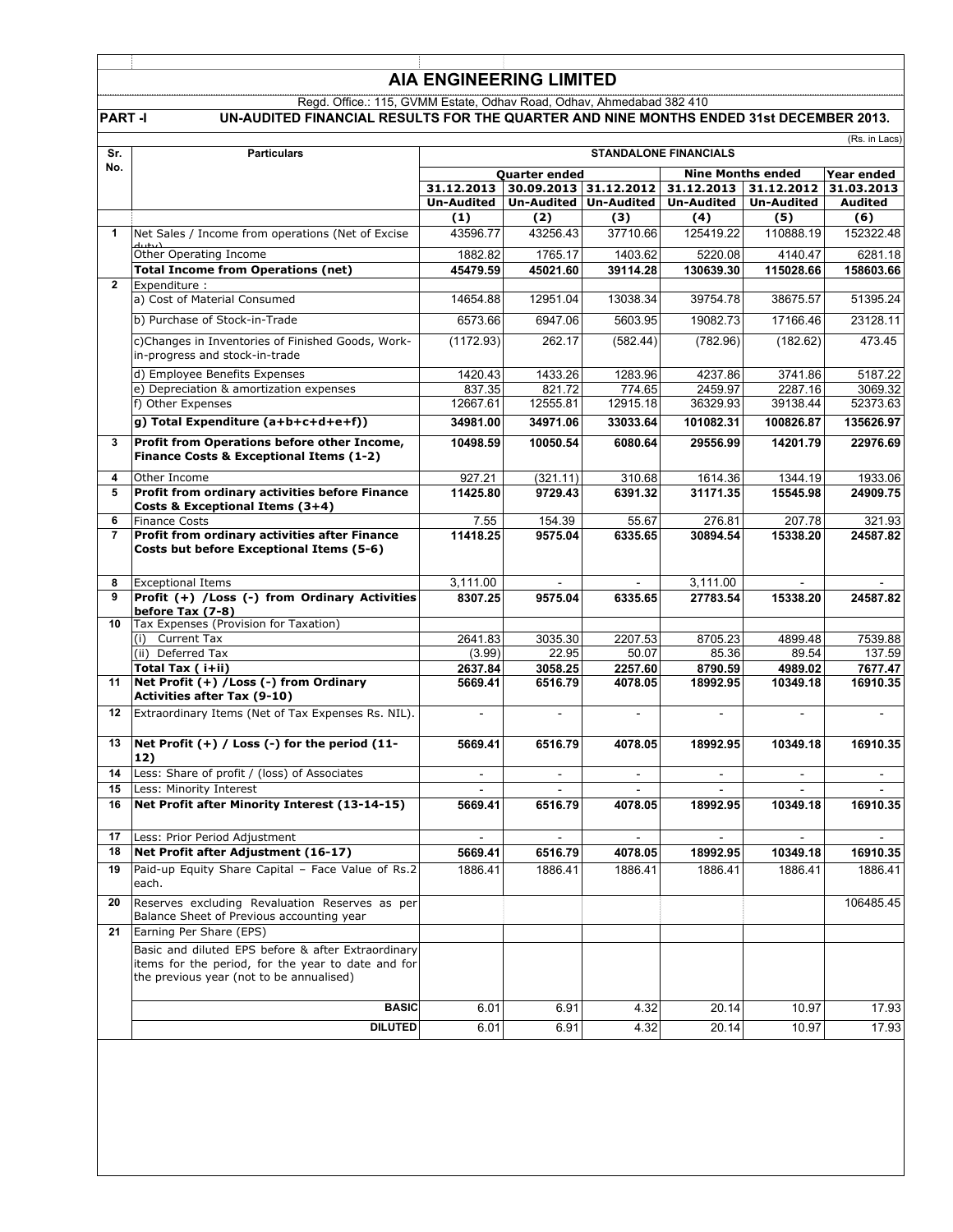## **AIA ENGINEERING LIMITED**

Regd. Office.: 115, GVMM Estate, Odhav Road, Odhav, Ahmedabad - 382 410

# **PART - II** UN-AUDITED FINANCIAL RESULTS FOR THE QUARTER AND NINE MONTHS ENDED 31st DECEMBER 2013.

| Sr.            | <b>Particulars</b>                                                                           | <b>STANDALONE FINANCIALS</b> |                          |                       |                          |                       |            |
|----------------|----------------------------------------------------------------------------------------------|------------------------------|--------------------------|-----------------------|--------------------------|-----------------------|------------|
| No.            |                                                                                              | Quarter ended                |                          |                       | <b>Nine Months ended</b> |                       | Year ended |
|                |                                                                                              | 31.12.2013                   |                          | 30.09.2013 31.12.2012 |                          | 31.12.2013 31.12.2012 | 31.03.2013 |
| А.             | <b>PARTICULARS OF SHAREHOLDING</b>                                                           |                              |                          |                       |                          |                       |            |
| 1              | <b>Public Shareholding</b>                                                                   |                              |                          |                       |                          |                       |            |
|                | No. of Equity Shares                                                                         | 36171250                     | 36171250                 | 36171250              | 36171250                 | 36171250              | 36171250   |
|                | Percentage of Shareholding                                                                   | 38.35%                       | 38.35%                   | 38.35%                | 38.35%                   | 38.35%                | 38.35%     |
| $\overline{2}$ | Promoters & Promoter group Shareholding                                                      |                              |                          |                       |                          |                       |            |
|                | (a) - Pledged/Encumbered - Number of Shares                                                  | <b>NIL</b>                   | <b>NIL</b>               | <b>NIL</b>            | <b>NIL</b>               | <b>NIL</b>            | <b>NIL</b> |
|                | Percentage of shares (as a % of the total<br>$\overline{\phantom{a}}$                        | N.A.                         | N.A.                     | N.A.                  | N.A.                     | N.A.                  | N.A.       |
|                | shareholding of promoter and<br>promoter group)                                              |                              |                          |                       |                          |                       |            |
|                | - Percentage of shares (as a % of the total share                                            | N.A.                         | N.A.                     | N.A.                  | N.A.                     | N.A.                  | N.A.       |
|                | capital of the Company).                                                                     |                              |                          |                       |                          |                       |            |
|                | (b) Non-encumbered                                                                           |                              |                          |                       |                          |                       |            |
|                | - Number of Shares                                                                           | 58149120                     | 58149120                 | 58149120              | 58149120                 | 58149120              | 58149120   |
|                | Percentage of shares (as a % of the total<br>shareholding of promoter and<br>promoter group) | 100%                         | 100%                     | 100%                  | 100%                     | 100%                  | 100%       |
|                | - Percentage of shares (as a % of the total share                                            | 61.65%                       | 61.65%                   | 61.65%                | 61.65%                   | 61.65%                | 61.65%     |
|                | capital of the Company).                                                                     |                              |                          |                       |                          |                       |            |
|                |                                                                                              |                              |                          |                       |                          |                       |            |
|                | <b>Particulars</b>                                                                           |                              | 3 month ended 31.12.2013 |                       |                          |                       |            |
| в              | <b>INVESTOR COMPLAINTS</b>                                                                   |                              |                          |                       |                          |                       |            |
|                | Pending at the beginning of the year                                                         | <b>NIL</b>                   |                          |                       |                          |                       |            |
|                | Received during the quarter                                                                  |                              |                          |                       |                          |                       |            |
|                | Disposed of during the quarter                                                               |                              |                          |                       |                          |                       |            |
|                | Remaining unresolved at the end of the quarter                                               | <b>NIL</b>                   |                          |                       |                          |                       |            |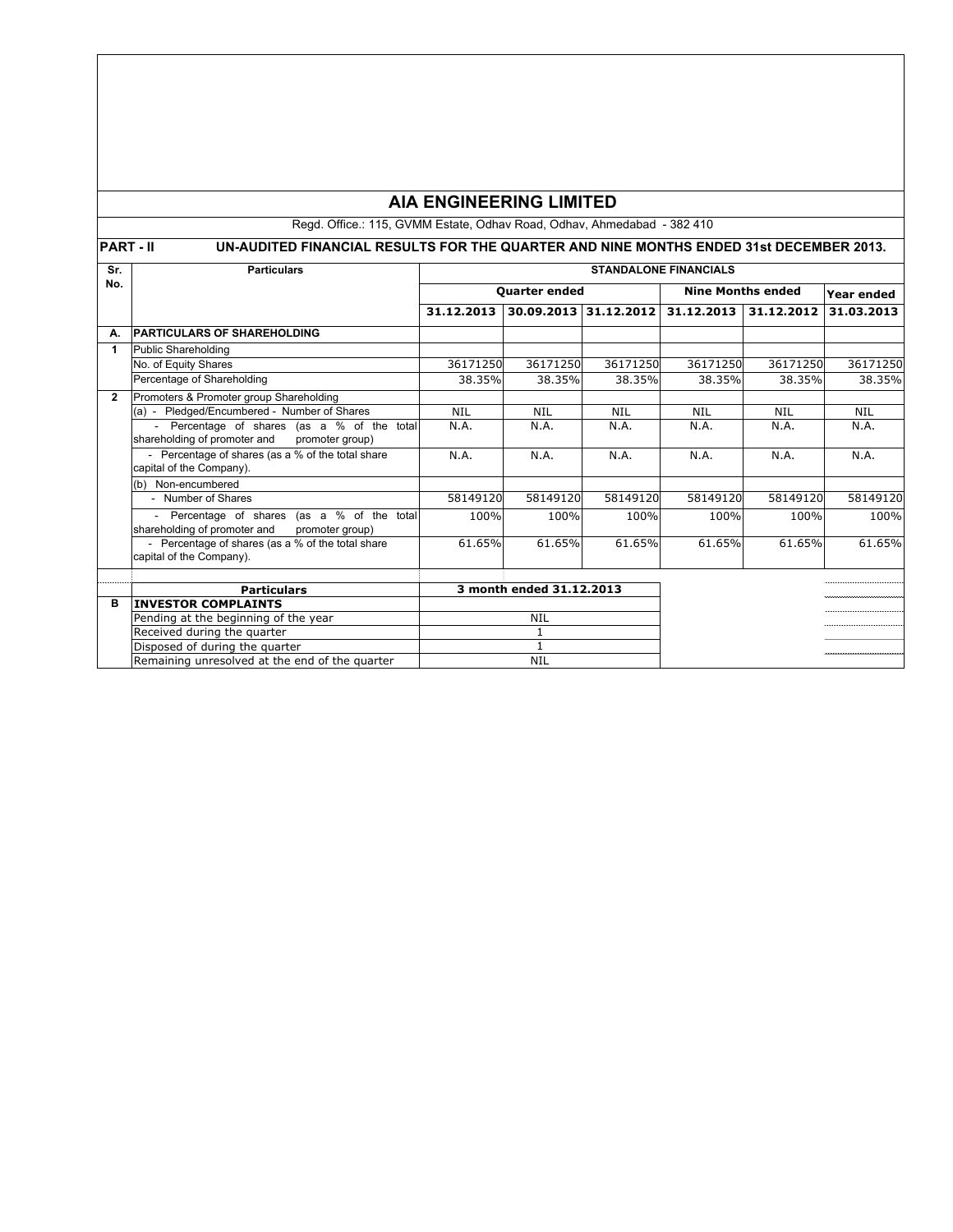### **AIA ENGINEERING LIMITED**

Regd. Office.: 115, GVMM Estate, Odhav Road, Odhav, Ahmedabad 382 410

**PART - I UN-AUDITED FINANCIAL RESULTS FOR THE QUARTER AND NINE MONTHS ENDED 31st DECEMBER 2013.** 

|                | (Rs. in Lacs)                                                                                                                                        |                                                                               |                       |                   |                  |                   |                  |
|----------------|------------------------------------------------------------------------------------------------------------------------------------------------------|-------------------------------------------------------------------------------|-----------------------|-------------------|------------------|-------------------|------------------|
| Sr.<br>No.     | <b>Particulars</b>                                                                                                                                   | <b>CONSOLIDATED FINANCIALS</b>                                                |                       |                   |                  |                   |                  |
|                |                                                                                                                                                      | <b>Nine Months ended</b><br>Quarter ended<br>31.12.2012 31.12.2013 31.12.2012 |                       |                   |                  | Year ended        |                  |
|                |                                                                                                                                                      |                                                                               | 31.12.2013 30.09.2013 |                   |                  |                   | 31.03.2013       |
|                |                                                                                                                                                      | Un-Audited                                                                    | <b>Un-Audited</b>     | <b>Un-Audited</b> | Un-Audited       | <b>Un-Audited</b> | <b>Audited</b>   |
| 1              |                                                                                                                                                      | (1)<br>50737.77                                                               | (2)<br>47396.64       | (3)<br>40165.89   | (4)<br>145105.54 | (5)<br>125212.61  | (6)<br>168822.81 |
|                | Net Sales / Income from operations (Net of Excise                                                                                                    |                                                                               |                       |                   |                  |                   |                  |
|                | Other Operating Income                                                                                                                               | 1884.63                                                                       | 1778.48               | 1433.39           | 5236.9           | 4170.99           | 6308.26          |
|                | <b>Total Income from Operations (net)</b>                                                                                                            | 52622.40                                                                      | 49175.12              | 41599.28          | 150342.44        | 129383.60         | 175131.07        |
| $\overline{2}$ | Expenditure :<br>a) Cost of Material Consumed                                                                                                        | 19123.08                                                                      | 17571.78              | 17346.13          | 52995.59         | 51495.80          | 68593.16         |
|                |                                                                                                                                                      |                                                                               |                       |                   |                  |                   |                  |
|                | b) Purchase of Stock-in-Trade                                                                                                                        |                                                                               | ÷,                    |                   | $\blacksquare$   | ÷,                |                  |
|                | c)Changes in Inventories of Finished Goods, Work-in-<br>progress and stock-in-trade                                                                  | (2145.54)                                                                     | 314.85                | (3698.65)         | 3091.13          | (2686.13)         | (3163.26)        |
|                | d) Employee Benefit Expenses                                                                                                                         | 2887.80                                                                       | 2306.70               | 2016.03           | 7316.17          | 5863.62           | 8089.34          |
|                | e) Depreciation & amortization expenses                                                                                                              | 930.44                                                                        | 913.16                | 869.87            | 2732.22          | 2569.13           | 3448.40          |
|                | f) Other Expenses                                                                                                                                    | 20731.86                                                                      | 17707.75              | 17665.49          | 53248.27         | 52882.72          | 70588.03         |
|                | g) Total Expenditure (a+b+c+d+e+f))                                                                                                                  | 41527.64                                                                      | 38814.24              | 34198.87          | 119383.38        | 110125.14         | 147555.67        |
| 3              | Profit from Operations before other Income,<br>Finance Costs & Exceptional Items (1-2)                                                               | 11094.76                                                                      | 10360.88              | 7400.41           | 30959.06         | 19258.46          | 27575.40         |
| 4              | Other Income                                                                                                                                         | 1280.80                                                                       | 469.40                | 446.07            | 2150.39          | 1563.05           | 2131.94          |
| 5              | Profit from ordinary activities before Finance<br>Costs & Exceptional Items (3+4)                                                                    | 12375.56                                                                      | 10830.28              | 7846.48           | 33109.45         | 20821.51          | 29707.34         |
| 6              | <b>Finance Costs</b>                                                                                                                                 | 44.50                                                                         | 194.36                | 109.76            | 396.01           | 392.08            | 549.85           |
| 7              | Profit from ordinary activities after Finance<br>Costs but before Exceptional Items (5-6)                                                            | 12331.06                                                                      | 10635.92              | 7736.72           | 32713.44         | 20429.43          | 29157.49         |
| 8              | <b>Exceptional Items</b>                                                                                                                             | 3,111.00                                                                      |                       | $\sim$            | 3,111.00         |                   | $\sim$           |
| 9              | Profit (+) /Loss (-) from Ordinary Activities<br>before Tax (7-8)                                                                                    | 9220.06                                                                       | 10635.92              | 7736.72           | 29602.44         | 20429.43          | 29157.49         |
| 10             | Tax Expenses (Provision for Taxation)<br>(i) Current Tax                                                                                             | 2586.61                                                                       | 3231.83               | 2385.31           | 8930.97          | 5568.85           | 7879.21          |
|                | (ii) Deferred Tax                                                                                                                                    | (5.97)                                                                        | 25.08                 | 7.98              | 79.09            | 80.76             | 115.95           |
|                | Total Tax ( i+ii)                                                                                                                                    | 2580.64                                                                       | 3256.91               | 2393.29           | 9010.06          | 5649.61           | 7995.16          |
| 11             | Net Profit (+) / Loss (-) from Ordinary Activities<br>after Tax (9-10)                                                                               | 6639.42                                                                       | 7379.01               | 5343.43           | 20592.38         | 14779.82          | 21162.33         |
| 12             | Extraordinary Items (Net of Tax Expenses Rs. NIL).                                                                                                   |                                                                               |                       |                   | $\sim$           |                   |                  |
| 13             | Net Profit $(+)$ / Loss $(-)$ for the period $(11-12)$                                                                                               | 6639.42                                                                       | 7379.01               | 5343.43           | 20592.38         | 14779.82          | 21162.33         |
| 14             | Less: Share of profit / (loss) of Associates                                                                                                         |                                                                               |                       |                   |                  |                   |                  |
| 15             | Less: Minority Interest                                                                                                                              | 16.33                                                                         | 18.03                 | 33.54             | 54.64            | 72.51             | 80.37            |
| 16             | Net Profit after Minority Interest (13-14-15)                                                                                                        | 6623.09                                                                       | 7360.98               | 5309.89           | 20537.74         | 14707.31          | 21081.96         |
| 17             | Less: Prior Period Adjustment                                                                                                                        |                                                                               |                       |                   |                  |                   |                  |
| 18             | Net Profit after Adjustment (16-17)                                                                                                                  | 6623.09                                                                       | 7360.98               | 5309.89           | 20537.74         | 14707.31          | 21081.96         |
| 19             | Paid-up Equity Share Capital - Face Value of Rs.2<br>each.                                                                                           | 1886.41                                                                       | 1886.41               | 1886.41           | 1886.41          | 1886.41           | 1886.41          |
| 20             | Reserves excluding Revaluation Reserves as per<br>Balance Sheet of Previous accounting year                                                          |                                                                               |                       |                   |                  |                   | 139882.08        |
| 21             | Earning Per Share (EPS)                                                                                                                              |                                                                               |                       |                   |                  |                   |                  |
|                | Basic and diluted EPS before & after Extraordinary<br>items for the period, for the year to date and for the<br>previous year (not to be annualised) |                                                                               |                       |                   |                  |                   |                  |
|                | <b>BASIC</b>                                                                                                                                         | 7.02                                                                          | 7.80                  | 5.63              | 21.77            | 15.59             | 22.35            |
|                | <b>DILUTED</b>                                                                                                                                       | 7.02                                                                          | 7.80                  | 5.63              | 21.77            | 15.59             | 22.35            |
|                |                                                                                                                                                      |                                                                               |                       |                   |                  |                   |                  |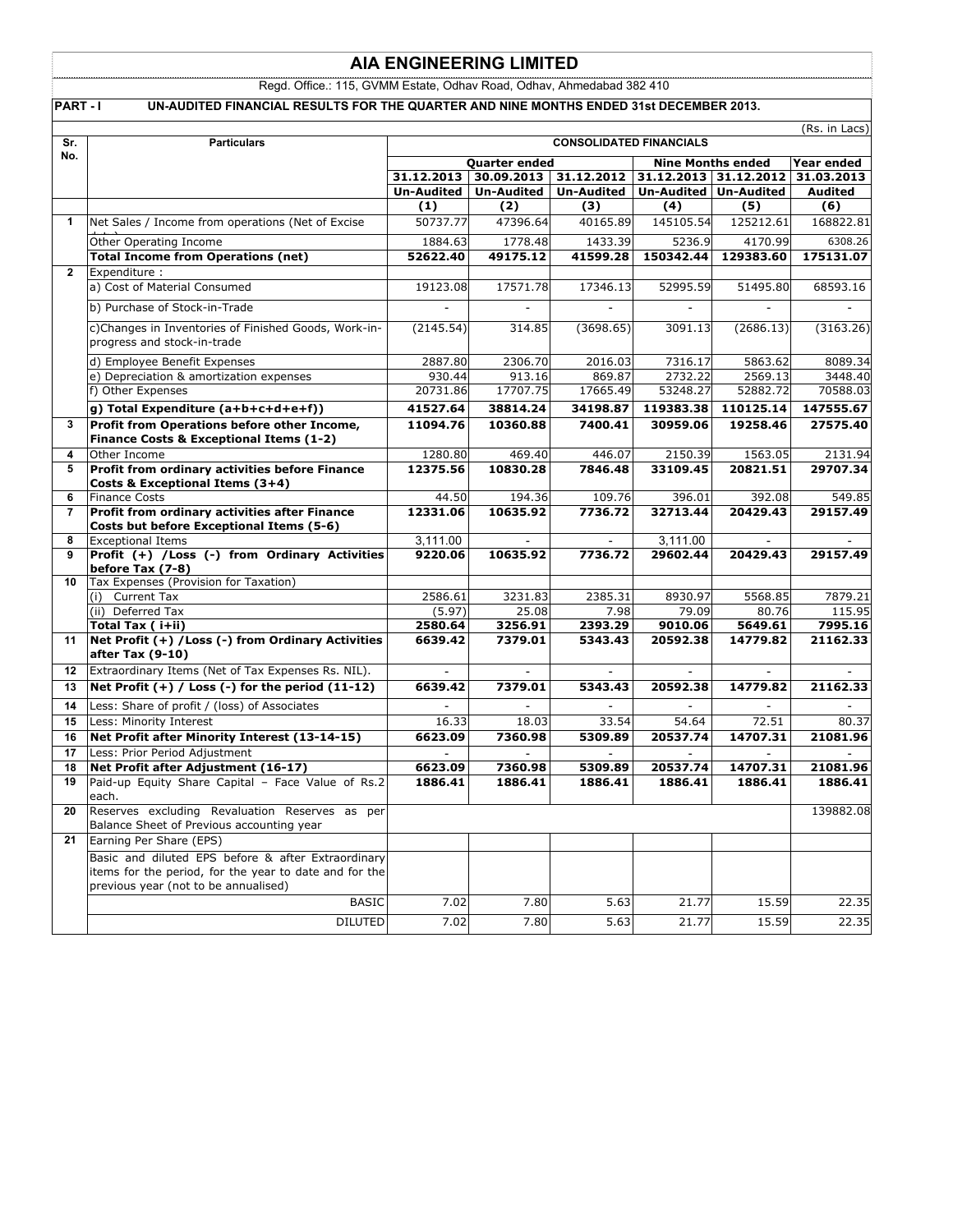|                | <b>AIA ENGINEERING LIMITED</b>                                                                           |                                |            |            |                          |                       |            |  |
|----------------|----------------------------------------------------------------------------------------------------------|--------------------------------|------------|------------|--------------------------|-----------------------|------------|--|
|                | Regd. Office.: 115, GVMM Estate, Odhav Road, Ahmedabad 382 410                                           |                                |            |            |                          |                       |            |  |
|                | <b>PART-II</b><br>UN-AUDITED FINANCIAL RESULTS FOR THE QUARTER AND NINE MONTHS ENDED 31st DECEMBER 2013. |                                |            |            |                          |                       |            |  |
| Sr.            | <b>Particulars</b>                                                                                       | <b>CONSOLIDATED FINANCIALS</b> |            |            |                          |                       |            |  |
| No.            |                                                                                                          | <b>Ouarter ended</b>           |            |            | <b>Nine Months ended</b> |                       | Year ended |  |
|                |                                                                                                          | 31.12.2013                     | 30.09.2013 | 31.12.2012 |                          | 31.12.2013 31.12.2012 | 31.03.2013 |  |
| А.             | <b>PARTICULARS OF SHAREHOLDING</b>                                                                       |                                |            |            |                          |                       |            |  |
| 1              | Public Shareholding                                                                                      |                                |            |            |                          |                       |            |  |
|                | No. of Equity Shares                                                                                     | 36171250                       | 36171250   | 36171250   | 36171250                 | 36171250              | 36171250   |  |
|                | Percentage of Shareholding                                                                               | 38.35%                         | 38.35%     | 38.35%     | 38.35%                   | 38.35%                | 38.35%     |  |
| $\overline{2}$ | Promoters & Promoter group Shareholding                                                                  |                                |            |            |                          |                       |            |  |
|                | (a) - Pledged/Encumbered - Number of Shares                                                              | <b>NIL</b>                     | <b>NIL</b> | <b>NIL</b> | <b>NIL</b>               | <b>NIL</b>            | <b>NIL</b> |  |
|                | - Percentage of shares (as a % of the total shareholding of<br>promoter and promoter group)              | N.A.                           | N.A.       | N.A.       | N.A.                     | N.A.                  | N.A.       |  |
|                | - Percentage of shares (as a % of the total share capital<br>of the Company).                            | N.A.                           | N.A.       | N.A.       | N.A.                     | N.A.                  | N.A.       |  |
|                | (b) Non-encumbered                                                                                       |                                |            |            |                          |                       |            |  |
|                | - Number of Shares                                                                                       | 58149120                       | 58149120   | 58149120   | 58149120                 | 58149120              | 58149120   |  |
|                | - Percentage of shares (as a % of the total shareholding of<br>promoter and promoter group)              | 100%                           | 100%       | 100%       | 100%                     | 100%                  | 100%       |  |
|                | - Percentage of shares (as a % of the total share capital<br>of the Company).                            | 61.65%                         | 61.65%     | 61.65%     | 61.65%                   | 61.65%                | 61.65%     |  |

|   | <b>Particulars</b>                             | 3 month ended 31.12.2013 |  |  |
|---|------------------------------------------------|--------------------------|--|--|
| в | <b>INVESTOR COMPLAINTS</b>                     |                          |  |  |
|   | Pending at the beginning of the year           | NH                       |  |  |
|   | Received during the quarter                    |                          |  |  |
|   | Disposed of during the quarter                 |                          |  |  |
|   | Remaining unresolved at the end of the quarter | NTI                      |  |  |